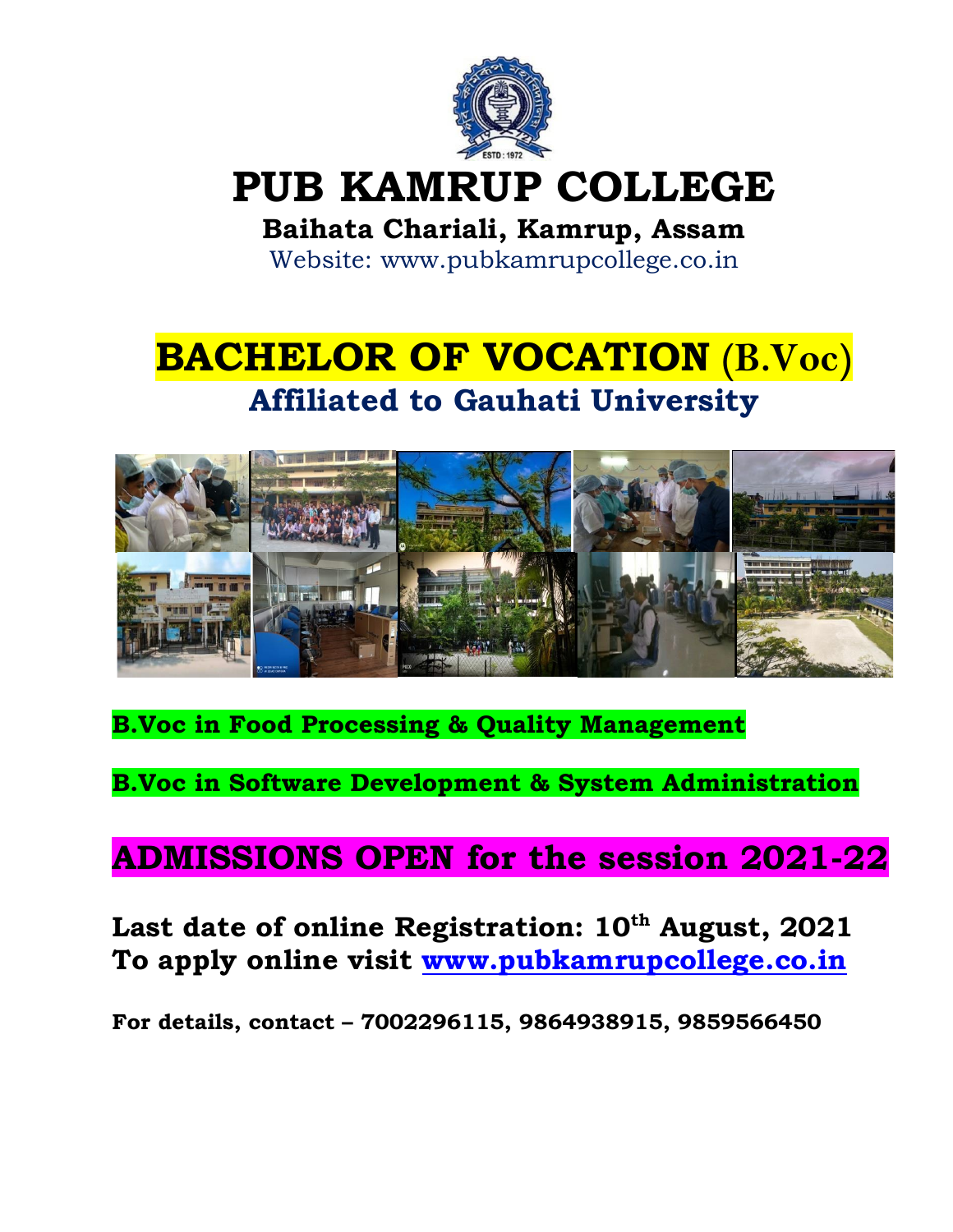### **What is B.Voc?**

**B.Voc programme has been designed by UGC as per National Skill Qualification Framework (NSQF) of Ministry of skill development emphasizing on skill based education in consultation with National Skill Development Corporation.**

**The programme focuses on skill development based higher education leading to bachelor of Vocation (B.Voc) degree with multiple entry and exit points.**

**Its objective is to provide judicious mix of skills relating to a profession and appropriate content of general education so that they are work ready at each exit point of the programme. It also integrates NSQF within the undergraduate level of higher education in order to enhance employability of the graduates and meet industry requirement.**

*The B.Voc degree is equivalent to BA/B.Sc degree for higher studies and employment.*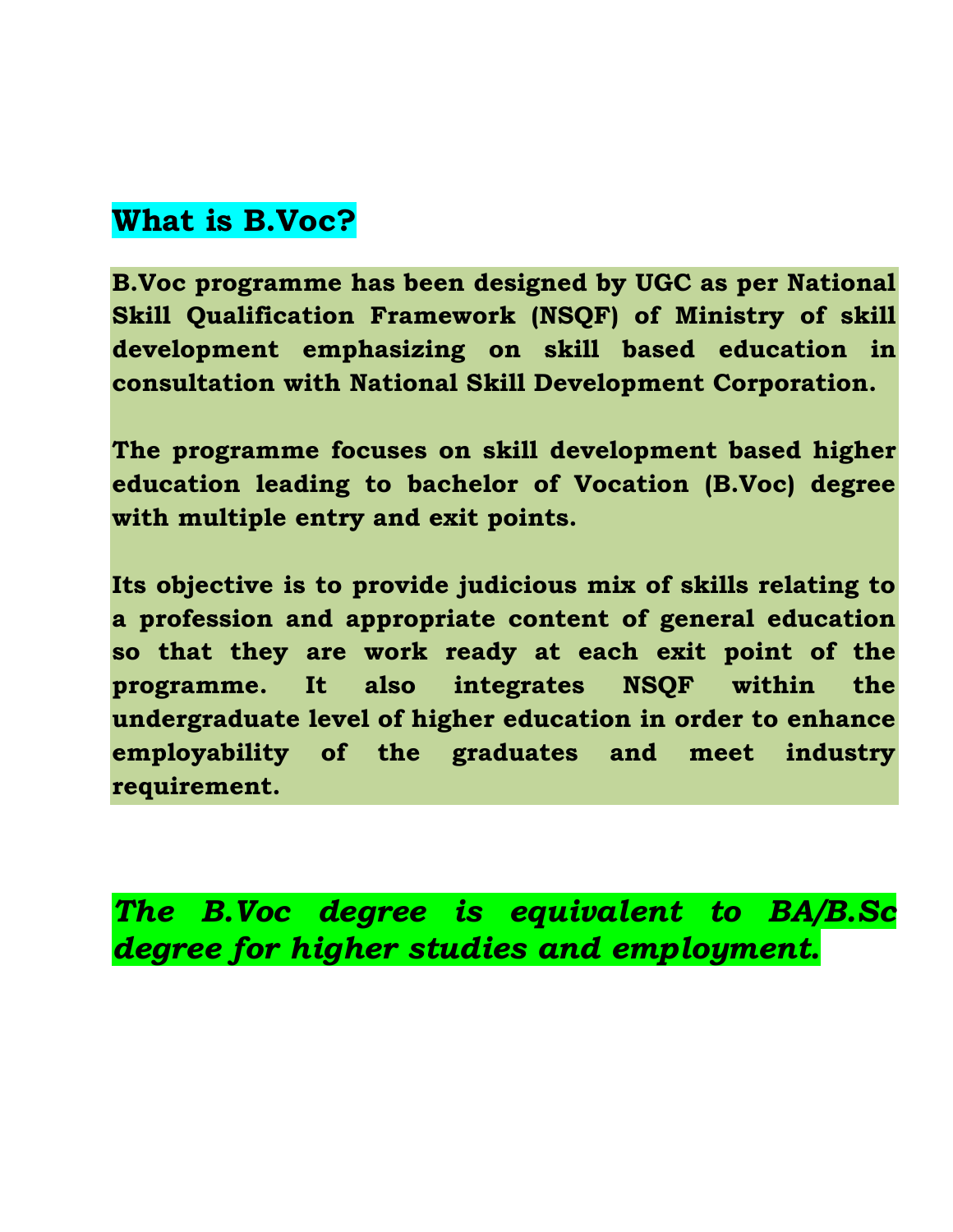### **Features**

- **Job/Entrepreneurship oriented skill development course**
- **Provide flexibility to the students by means of multiple exit points.**

| After | 1 year : Diploma          |
|-------|---------------------------|
|       | 2 year : Advanced Diploma |
|       | 3 year : B.Voc Degree     |

- **Mix of skills relating to a profession and appropriate content of general education**
- **Enhance employability of the students and meet industry requirements**
- **After completion of B.Voc courses , students are eligible for Post graduate courses like M.Voc/M.Sc/MBA**
- **Collaboration with industries for training, internship and placements**
- **Placement assistance for students**
- **Students will be awarded level Certificate/Diploma/Advanced diploma/Degree by Sector Skill Council as out lined in the table below**

| <b>Award</b>            |         | <b>Duration   Corresponding NSQF level</b> |
|-------------------------|---------|--------------------------------------------|
| <b>Certificate</b>      | 6 month |                                            |
| Diploma                 | 1 year  |                                            |
| <b>Advanced Diploma</b> | 2 year  |                                            |
| B.Voc                   | 3 year  |                                            |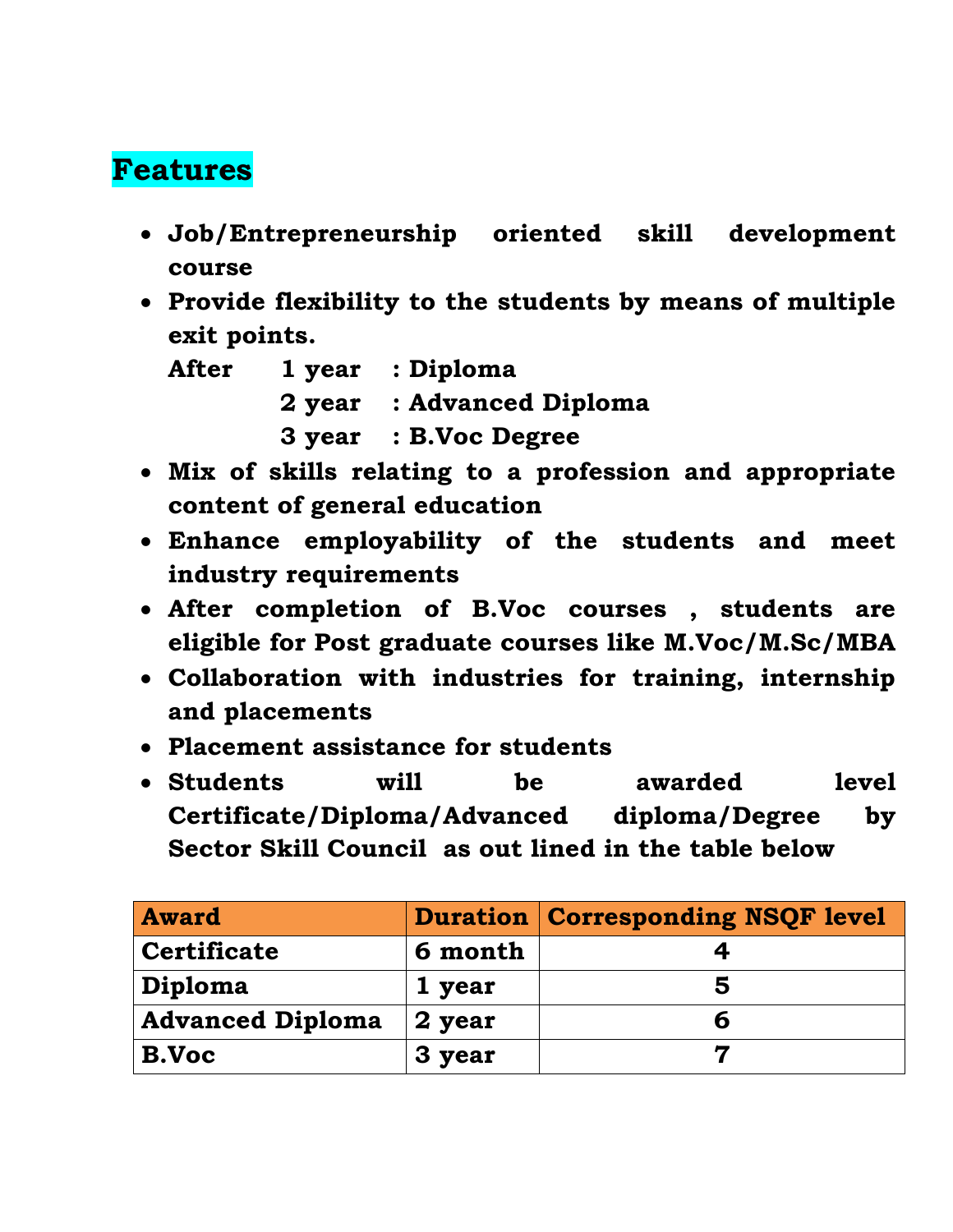#### **B.Voc in Food Processing & Quality Management**

| <b>Established</b>              | : 2015                   |
|---------------------------------|--------------------------|
| <b>Duration</b>                 | : 3 years (6 semesters)  |
| Eligibility                     | : HS in any stream       |
| <b>Admission Fee: Rs 2000/-</b> |                          |
| <b>Course Fee</b>               | : Rs 7000/- per semester |
| <b>Seat capacity</b>            | : 50                     |

**CII-FACE-SKA merit scholarship of Rs 25000/- per year under SURAKSHIT KHADYA ABHIYAAN availed by students** 

**2018-19 Session : 02 2019-20 Session : 06**

#### **Industry partner**

• **Sunandaram Foods Pvt. Ltd Mangaldoi, Assam**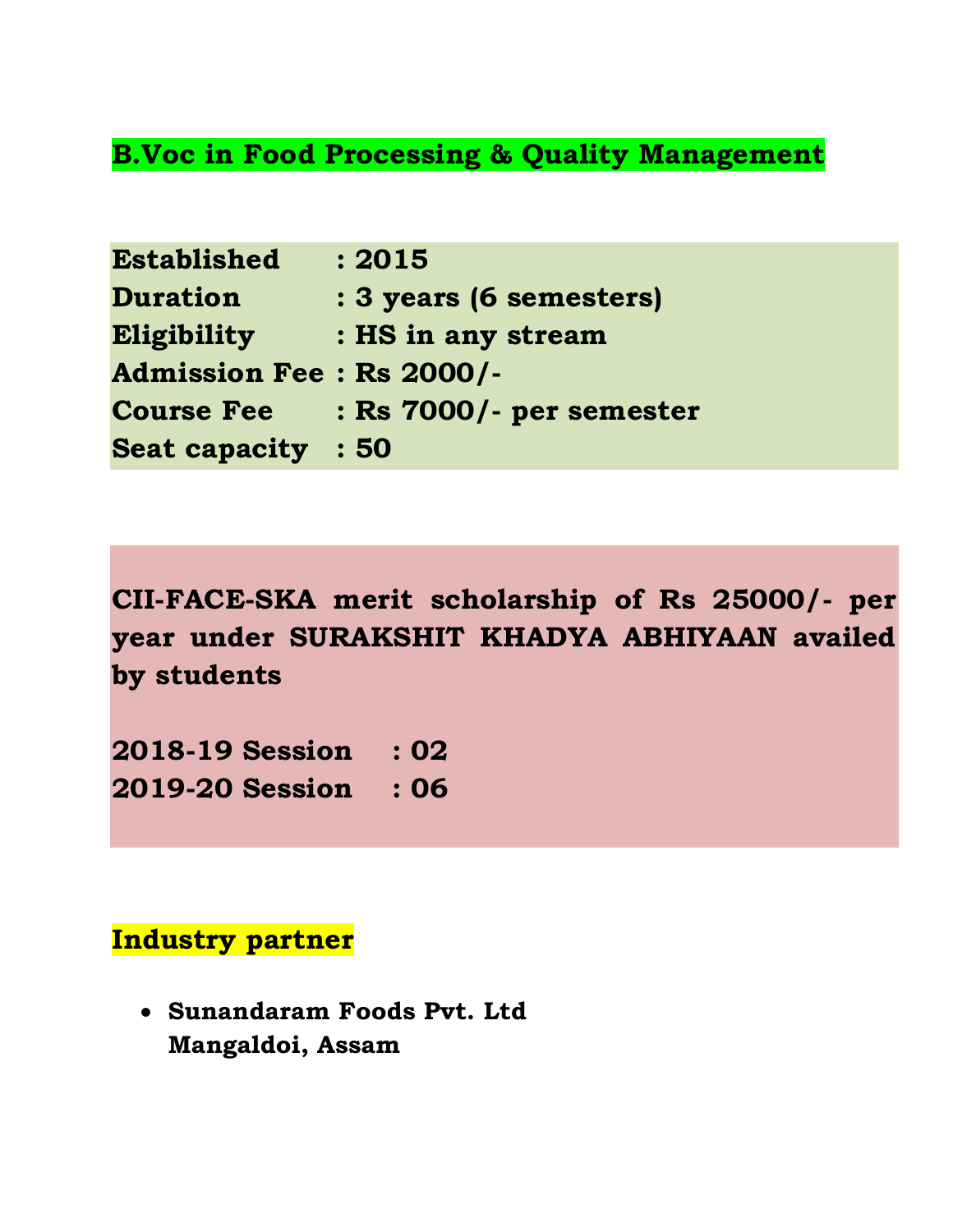## **Course Content: (Skill Component)**

|               | <b>Semester   Paper Name with Code</b>        | Qualification<br>Pack $ $   | <b>NSQF</b> level  |
|---------------|-----------------------------------------------|-----------------------------|--------------------|
|               |                                               | (QP)                        |                    |
|               | <b>Basics of Food Processing</b>              | <b>Jelly</b><br>Jam,<br>and |                    |
| <b>First</b>  | <b>Industrial Food Processing</b>             | Ketchup Processing Level 4  |                    |
|               | $of \sqrt{2}IndustrialProcessing$             | <b>Technician</b>           |                    |
|               | <b>Fruits and Vegetables</b>                  |                             |                    |
|               | Food Quality Regulation and                   |                             |                    |
| <b>Second</b> | <b>Maintenance</b>                            | <b>Plant Baker</b>          | Level <sub>5</sub> |
|               | <b>Food Chemistry</b>                         |                             |                    |
|               | <b>Bakery</b><br><b>Science</b><br>and        |                             |                    |
|               | Technology                                    |                             |                    |
|               | <b>Food Analysis</b>                          |                             |                    |
| Third         | <b>Food Quality Assurance</b>                 |                             |                    |
|               | <b>Food Microbiology</b>                      | <b>Food Microbiologist</b>  | Level 6            |
|               | <b>Modern</b><br><b>Methods</b><br>Food<br>in |                             |                    |
| Fourth        | Processing                                    |                             |                    |
|               | <b>Basics of Food Engineering</b>             |                             |                    |
|               | <b>Fermentation technology</b>                |                             |                    |
|               | <b>of</b><br><b>Industrial</b><br>Processing  |                             |                    |
| Fifth         | <b>Grains, Pulses and Oilseeds</b>            |                             |                    |
|               | <b>Industrial</b><br>Processing<br><b>of</b>  |                             |                    |
|               | <b>Animal Products</b>                        | <b>Production Manager</b>   | Level 7            |
|               | Project/Internship                            |                             |                    |
|               | Industrial Processing of Tea,                 |                             |                    |
| <b>Sixth</b>  | <b>Coffee and Spices</b>                      |                             |                    |
|               | <b>Food packaging</b>                         |                             |                    |
|               | Project/ Internship                           |                             |                    |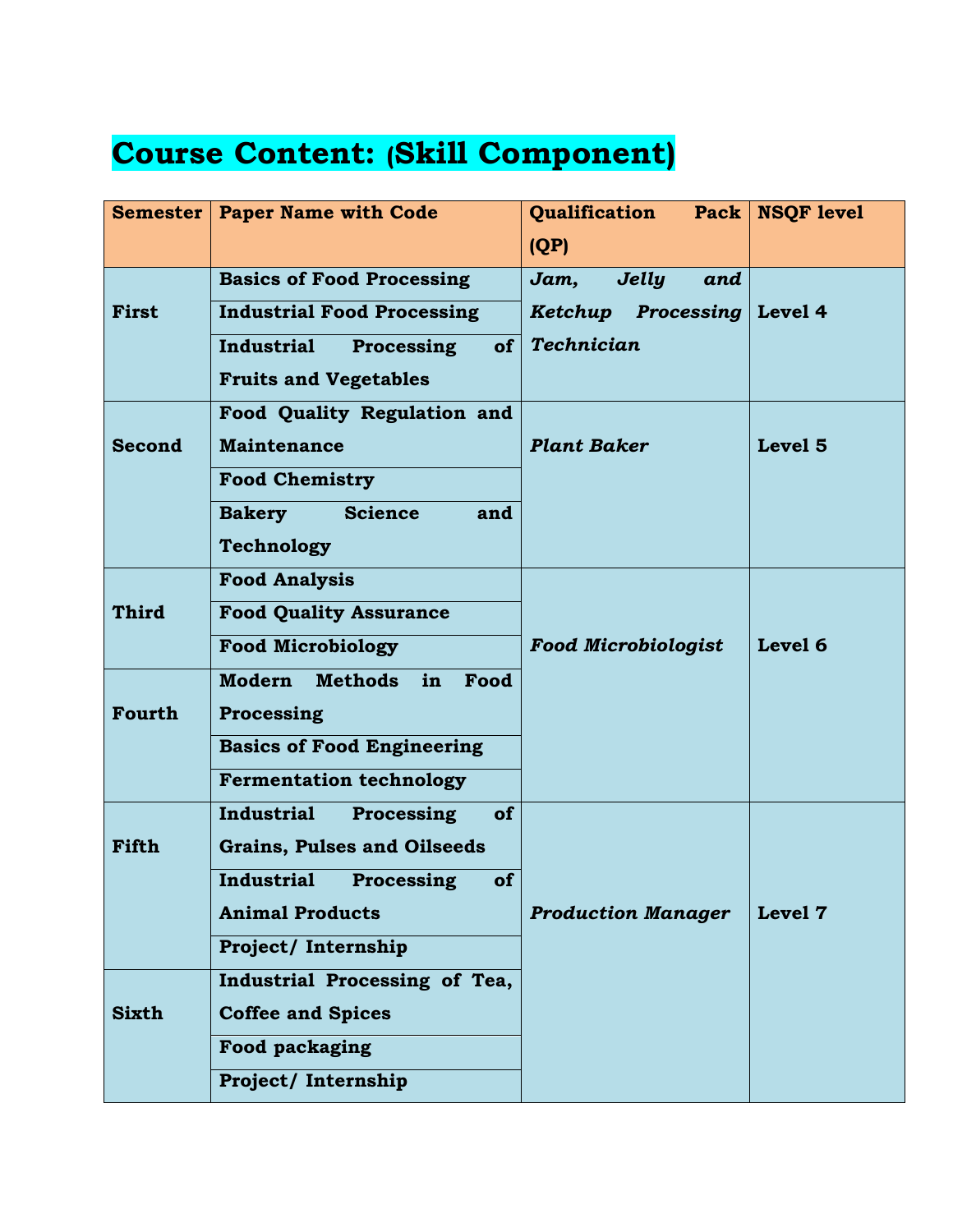### **B.Voc in Software Development & System Administration**

| <b>Established</b>              | : 2015                   |
|---------------------------------|--------------------------|
| <b>Duration</b>                 | : 3 years (6 semesters)  |
| Eligibility                     | : HS in any stream       |
| <b>Admission Fee: Rs 2000/-</b> |                          |
| <b>Course Fee</b>               | : Rs 7000/- per semester |
| <b>Seat capacity</b>            | : 50                     |

#### **Industry partner**

• **SS Technologies, Guwahati**

#### **Career prospects**

- **Data Entry Operator**
- **Web Developer**
- **Junior Software Developer**
- **Software Developer**
- **Database Administrator**
- **Graphic Designer**

**B.Voc Software Development and System Administration students developed various web applications that have been implemented in the college.**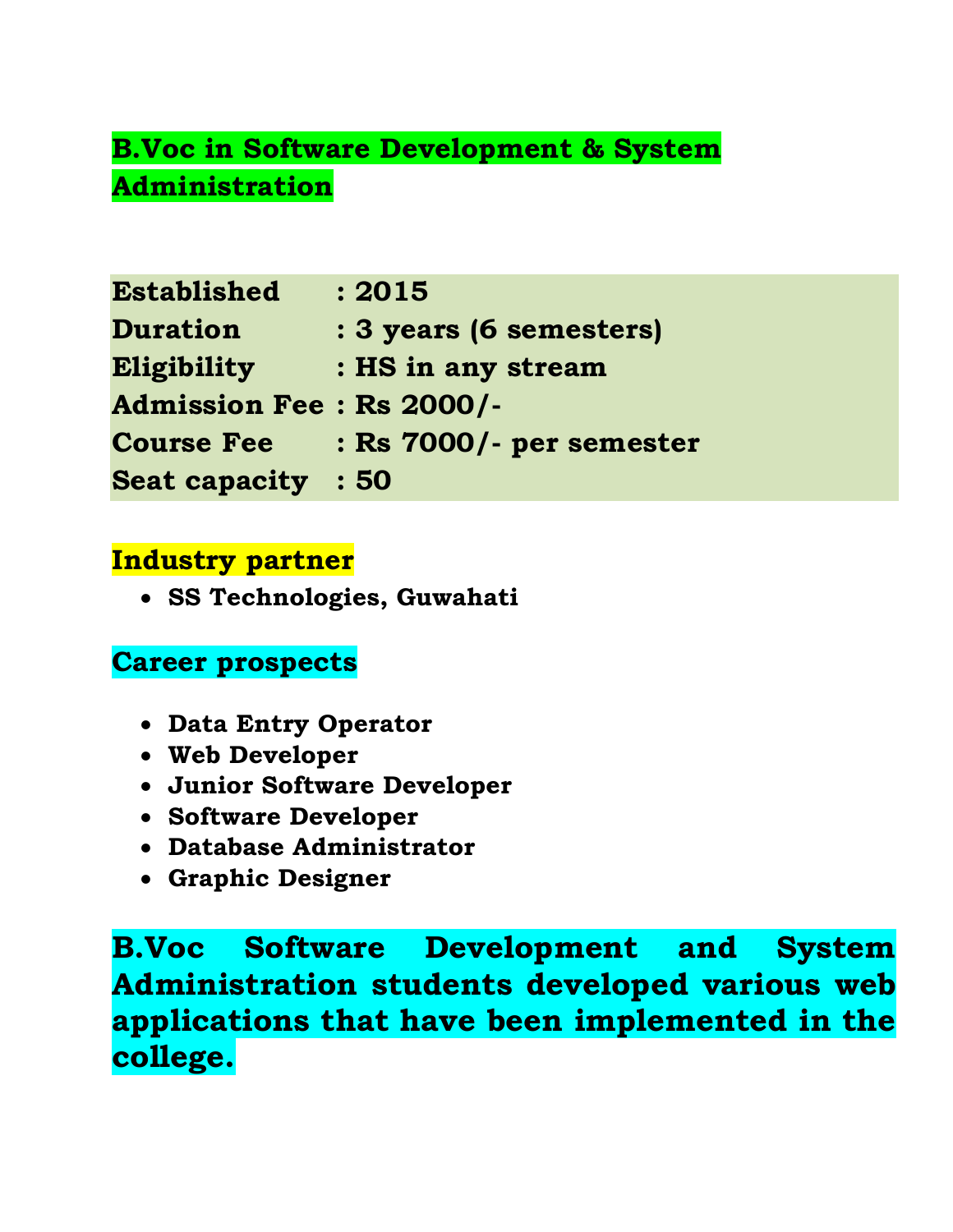## **Course Content: (Skill Component)**

|               | <b>Semester   Paper Name</b>                 | <b>Qualification</b>           | Pack   NSOF level |
|---------------|----------------------------------------------|--------------------------------|-------------------|
|               |                                              | (QP)                           |                   |
| <b>First</b>  | <b>Fundamentals of Computer</b>              |                                |                   |
|               | <b>Office automation &amp; Desktop</b>       | Domestic Data Entry Level 4    |                   |
|               | publishing                                   | <b>Operator</b>                |                   |
|               | Introduction<br>to<br>Computer               |                                |                   |
|               | Programming                                  |                                |                   |
| <b>Second</b> | <b>Internet and Web Technology</b>           |                                |                   |
|               | Computer<br>Application<br>in                | Test Engineer or Web   Level 5 |                   |
|               | <b>Printing and Graphics</b>                 | Developer                      |                   |
|               | <b>Introduction</b><br><b>Database</b><br>to |                                |                   |
|               | <b>Management System</b>                     |                                |                   |
| <b>Third</b>  | Data Structure and Algorithm                 |                                |                   |
|               | <b>Object Oriented Programming</b>           | Master<br><b>Trainer</b><br>to |                   |
|               | <b>Software Engineering</b>                  | Junior<br>Software Level 6     |                   |
| Fourth        | <b>Operating System</b>                      | Developer                      |                   |
|               | <b>Programming in JAVA</b>                   |                                |                   |
|               | <b>Mathematics</b>                           |                                |                   |
| Fifth         | <b>Computer Network</b>                      |                                |                   |
|               | <b>System Administration using</b>           |                                |                   |
|               | Linux                                        |                                |                   |
|               | <b>Mini Project</b>                          | <b>Software Developer</b>      | Level 7           |
| <b>Sixth</b>  | Android<br>Application                       |                                |                   |
|               | Development                                  |                                |                   |
|               | <b>Database</b><br>Design<br>and             |                                |                   |
|               | Programming                                  |                                |                   |
|               | <b>Major Project</b>                         |                                |                   |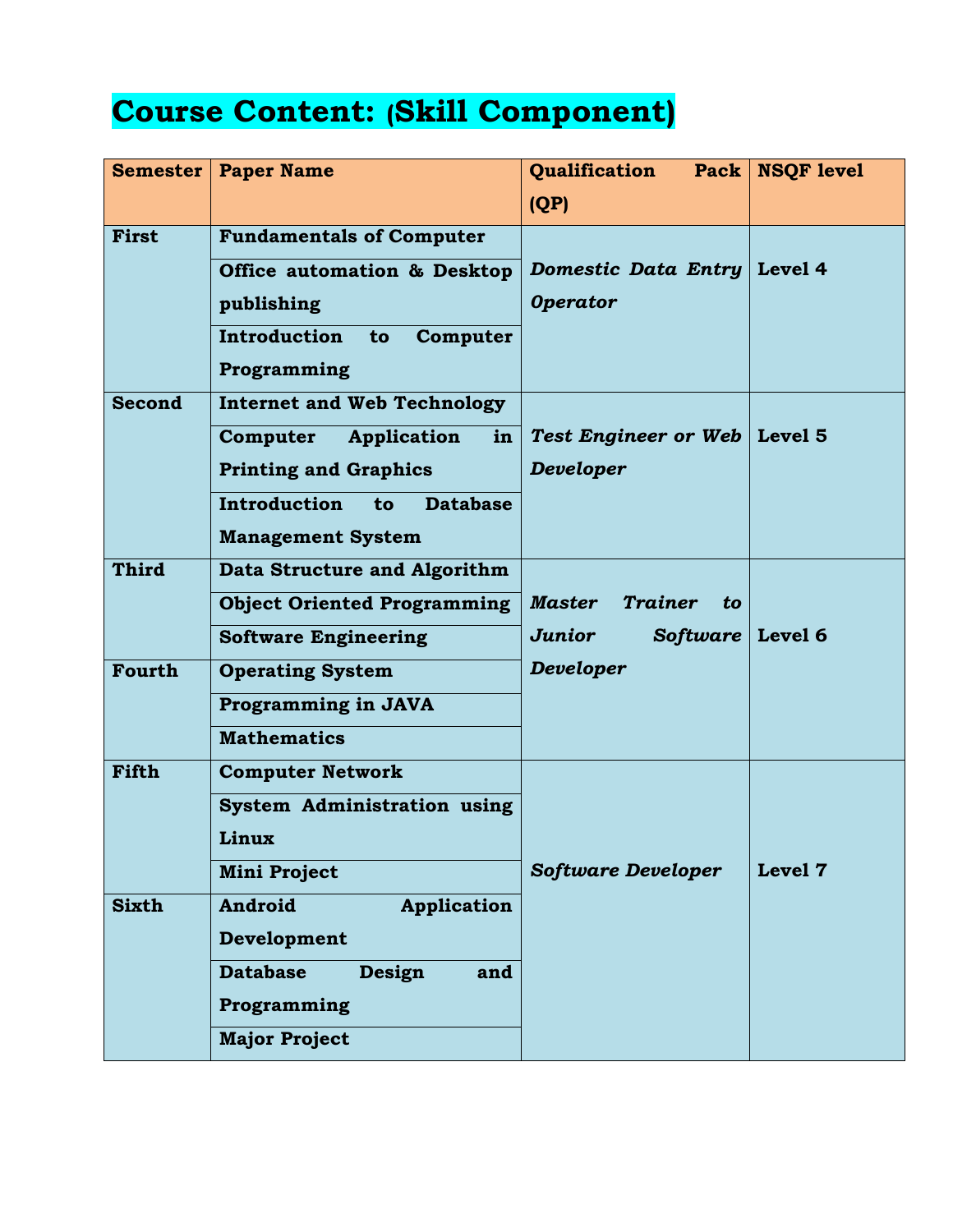## **Industrial Visit**

| Sl no | <b>Industry</b>                                                                                                    | <b>Address</b>                                                    |
|-------|--------------------------------------------------------------------------------------------------------------------|-------------------------------------------------------------------|
| 01    | <b>JDB STEEL LLP</b><br>packer of PepsiCo)                                                                         | (Co   Industrial Growth Centre, Chaygaon,<br><b>Kamrup, Assam</b> |
| 02    | CG Foods India Pvt.<br>Ltd                                                                                         | Industrial Growth Centre, Chaygaon,<br><b>Kamrup, Assam</b>       |
| 03    | Sunandaram<br>Foods<br>Pvt. Ltd                                                                                    | <b>Mangaldoi, Assam</b>                                           |
| 04    | <b>SRD Nutrients Pvt. Ltd</b><br><b>Franchise of GSK)</b>                                                          | Mangaldoi, Assam                                                  |
| 05    | Trinity Fructa Ltd (<br>Franchise of Johnson<br>and Johnson<br><b>ORS</b><br>$\ddot{\phantom{a}}$<br>manufacturer) | Mangaldoi, Assam                                                  |
| 06    | <b>Pig research Institute</b>                                                                                      | Raani, Kamrup, Assam                                              |



*Industrial visit to CG Foods* 



*Industrial visit to JDB STEEL LLP*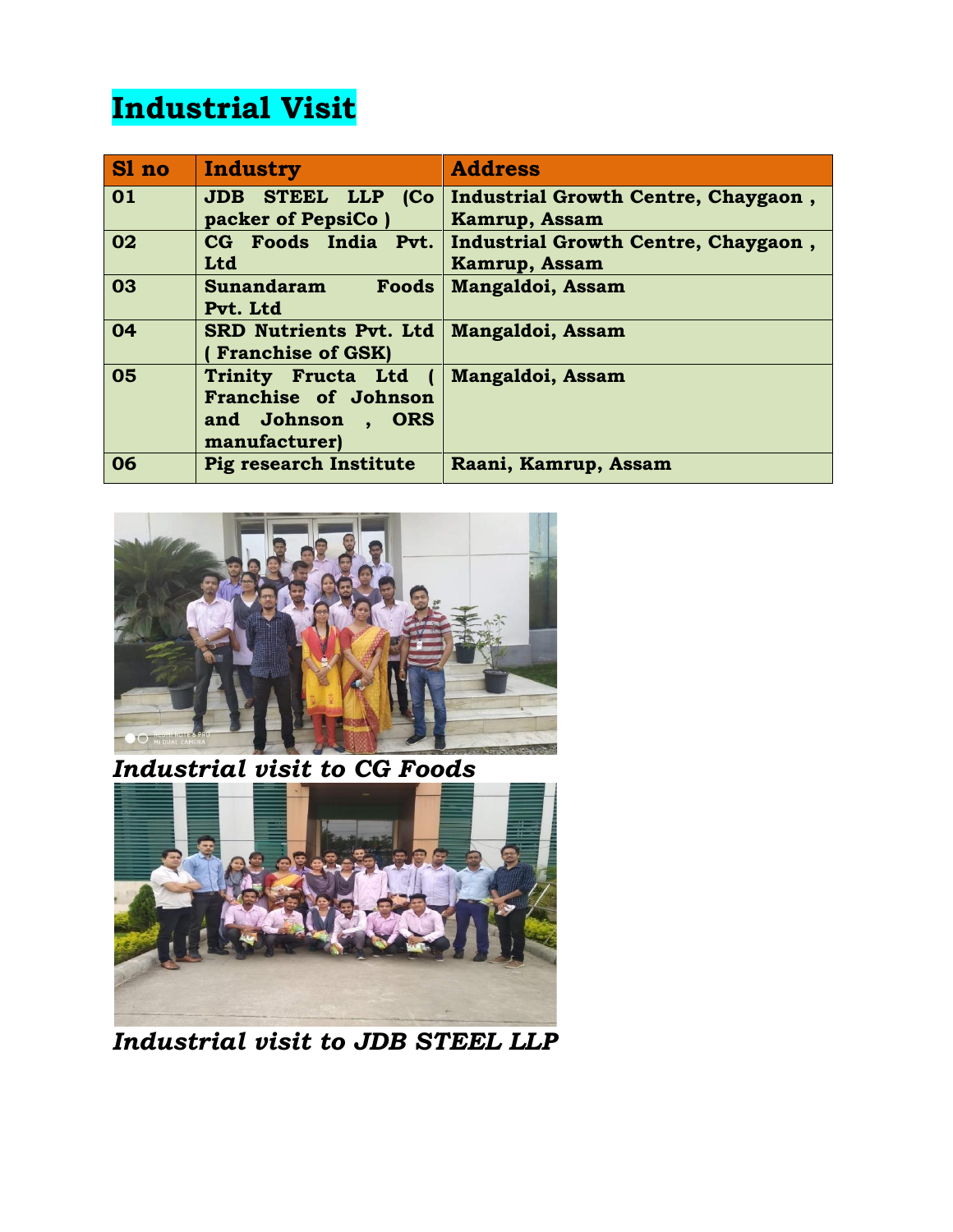### **Industrial Internship/Training**

| Sl no     | <b>Industry</b>                                | <b>Address</b>                      |
|-----------|------------------------------------------------|-------------------------------------|
| 01        | Co <br><b>JDB STEEL LLP</b>                    | Industrial Growth Centre, Chaygaon, |
|           | packer of PepsiCo)                             | <b>Kamrup, Assam</b>                |
| 02        | CG Foods India Pvt.                            | Industrial Growth Centre, Chaygaon, |
|           | <b>Ltd</b>                                     | <b>Kamrup, Assam</b>                |
| 03        | <b>Tulsi Specialty Foods</b>                   | Brahmaputra Industrial park,        |
|           |                                                | Aamingaon, Kamrup, Assam            |
| 04        | <b>Kishlay Foods Pvt. ltd</b>                  | Lakhara, Guwahati, Assam            |
| 05        | <b>Silver Drop Pvt. Ltd</b>                    | Aamingaon, Kamrup, Assam            |
| 06        | <b>Trinity Fructa Ltd</b>                      | Mangaldoi, Assam                    |
|           | (Franchise of Johnson                          |                                     |
|           | and<br>Johnson<br>,ORS                         |                                     |
| 07        | manufacturer)<br><b>SRD Nutrients Pvt. Ltd</b> |                                     |
|           | (Franchise of GSK)                             | <b>Mangaldoi, Assam</b>             |
| 08        | <b>Silver Drops Foods and</b>                  | Aamingaon, Kamrup, Assam            |
|           | <b>Beverages Pvt. Ltd</b>                      |                                     |
| 09        | <b>Sunandaram</b><br>Foods                     | <b>Mangaldoi, Assam</b>             |
|           | Pvt. Ltd ( Franchise of                        |                                     |
|           | <b>Britannia Industries</b> )                  |                                     |
| 10        | Pratap snacks Pvt. Ltd                         | <b>Gauripur, Assam</b>              |
| 11        | Varun Beverages Ltd. (                         | <b>Kamrup, Assam</b>                |
|           | <b>Franchise of PepsiCo</b> )                  |                                     |
| 12        | <b>Purabi Dairy</b>                            | Guwahati, ASSAM                     |
| 13        | <b>Department</b><br><b>of</b>                 | Mangaldoi, Assam                    |
|           | Agriculture,                                   |                                     |
|           | <b>Government of Assam</b>                     |                                     |
| 14        | Spring valley (P) Ltd                          | <b>Tezpur, Assam</b>                |
| 15        | North East<br><b>Nutrients</b>                 | <b>Mangaldoi, Assam</b>             |
|           | Pvt. Ltd (Franchise of                         |                                     |
|           | ITC)                                           |                                     |
| 16        | <b>Industries</b><br><b>Britannia</b>          | Rampur, Kamrup, Assam               |
|           | Ltd                                            |                                     |
| <b>17</b> | <b>Kishlay Foods Pvt. ltd</b>                  | Lakhara, Guwahati, Assam            |
| 18        | <b>Maruti</b><br><b>Quality</b>                | Industrial Growth Centre, Chaygaon, |
|           | Products Pvt. Ltd                              | <b>Kamrup, Assam</b>                |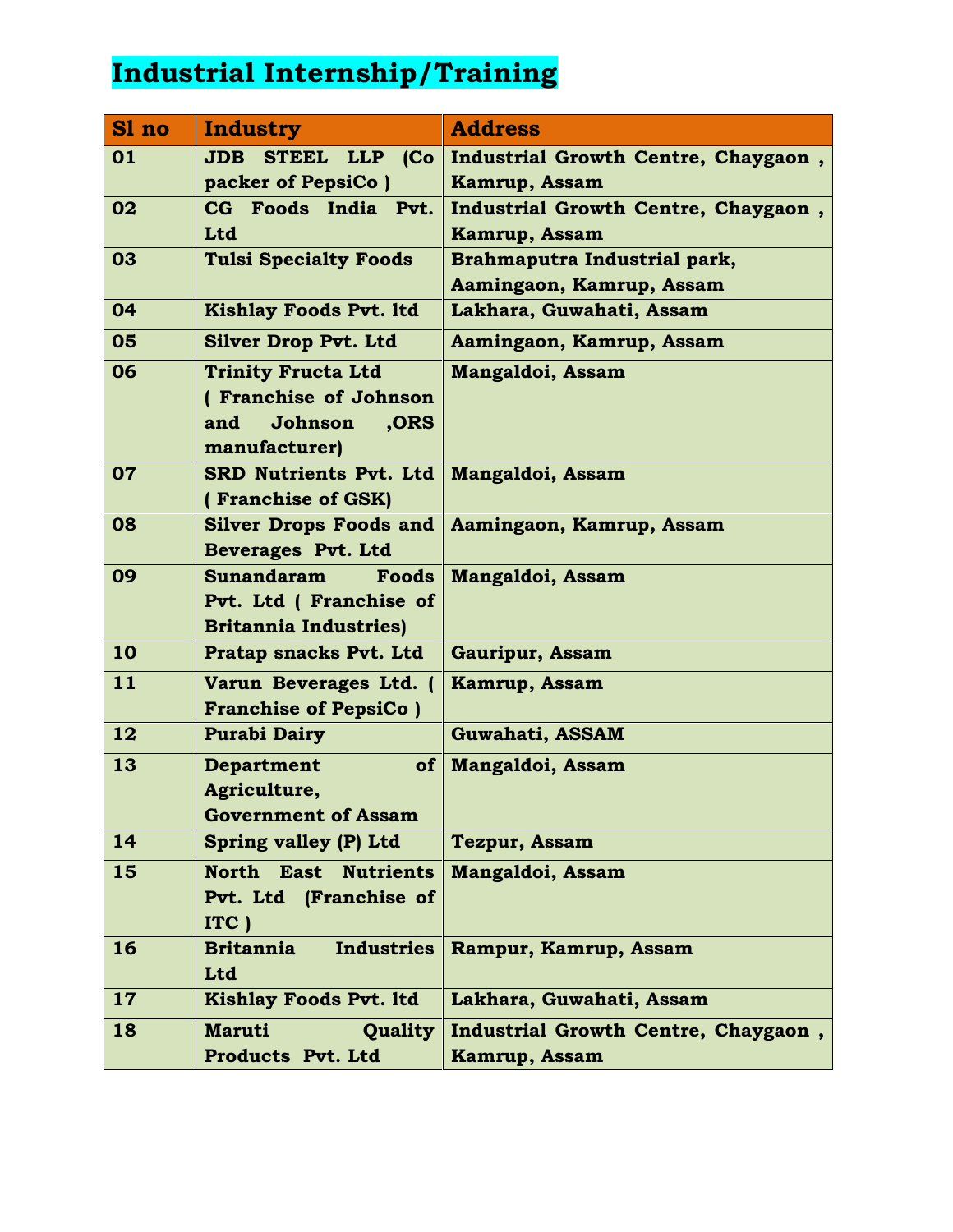### **Recruiters**

| Sl no | <b>Industry</b>                                      | <b>Address</b>                                                      |
|-------|------------------------------------------------------|---------------------------------------------------------------------|
| 01    | <b>Tulsi Specialty Foods</b>                         | Brahmaputra Industrial park,                                        |
|       |                                                      | Aamingaon, Kamrup, Assam                                            |
| 02    | <b>Silver Drops Foods and</b>                        | Aamingaon, Kamrup, Assam                                            |
|       | <b>Beverages Pvt. Ltd</b>                            |                                                                     |
| 03    | <b>Kishlay Foods Pvt. ltd</b>                        | Lakhara, Guwahati, Assam                                            |
| 04    | <b>Akshaypatra Foundation</b>                        | Aamingaon, Assam                                                    |
| 05    | <b>Maruti Quality Products</b>                       | Industrial Growth Centre, Chaygaon,                                 |
|       | Pvt. Ltd                                             | Kamrup, Assam                                                       |
| 06    | <b>Excel Foods</b>                                   | Aamingaon, Assam                                                    |
| 07    | <b>Master India Brewing</b>                          | Silaa, Aamingaon, Assam                                             |
| 08    | <b>North</b><br><b>East</b><br><b>Nutrients</b>      | Mangaldoi, Assam                                                    |
|       | (Franchise of<br>Pvt. Ltd                            |                                                                     |
|       | ITC)                                                 |                                                                     |
| 09    | <b>STEEL</b><br>(Co)<br>JDB<br><b>LLP</b>            | Industrial Growth Centre, Chaygaon,                                 |
| 10    | packer of PepsiCo)<br><b>CG Foods India Pvt. Ltd</b> | <b>Kamrup, Assam</b>                                                |
|       |                                                      | Industrial Growth Centre, Chaygaon,<br><b>Kamrup, Assam</b>         |
| 11    | <b>Spring Valley Pvt. Ltd</b>                        | <b>Tezpur, Assam</b>                                                |
| 12    | <b>Kusum Beverage</b><br>Pvt.                        | Aamingaon, Assam                                                    |
|       | Ltd                                                  |                                                                     |
| 13    | Trinity Fructa Ltd<br>$\sqrt{ }$                     | <b>Mangaldoi, Assam</b>                                             |
|       | <b>Franchise</b><br>of<br>Johnson                    |                                                                     |
|       | Johnson<br><b>ORS</b><br>and<br>$\ddot{\phantom{0}}$ |                                                                     |
|       | manufacturer)                                        |                                                                     |
| 14    | Graintech Foods (India)                              | Tihu<br><b>North</b><br><b>East</b><br><b>Mega</b><br>Park,<br>Food |
|       | Pvt. Ltd                                             | <b>Assam</b>                                                        |
| 15    | Dukes product India Ltd                              | East Mega Food Park,<br><b>North</b><br>Tihu,<br><b>Assam</b>       |
| 16    | <b>Dharampal</b><br><b>Satyapal</b>                  | IGC, Changsari, Kamrup, Assam                                       |
|       | Limited                                              |                                                                     |
| 17    | <b>Assray Concept Foods</b>                          | IGC, Changsari, Kamrup, Assam                                       |
| 18    | <b>Mayur Roller Flour Mills</b>                      | Changsari, Kamrup, Assam                                            |